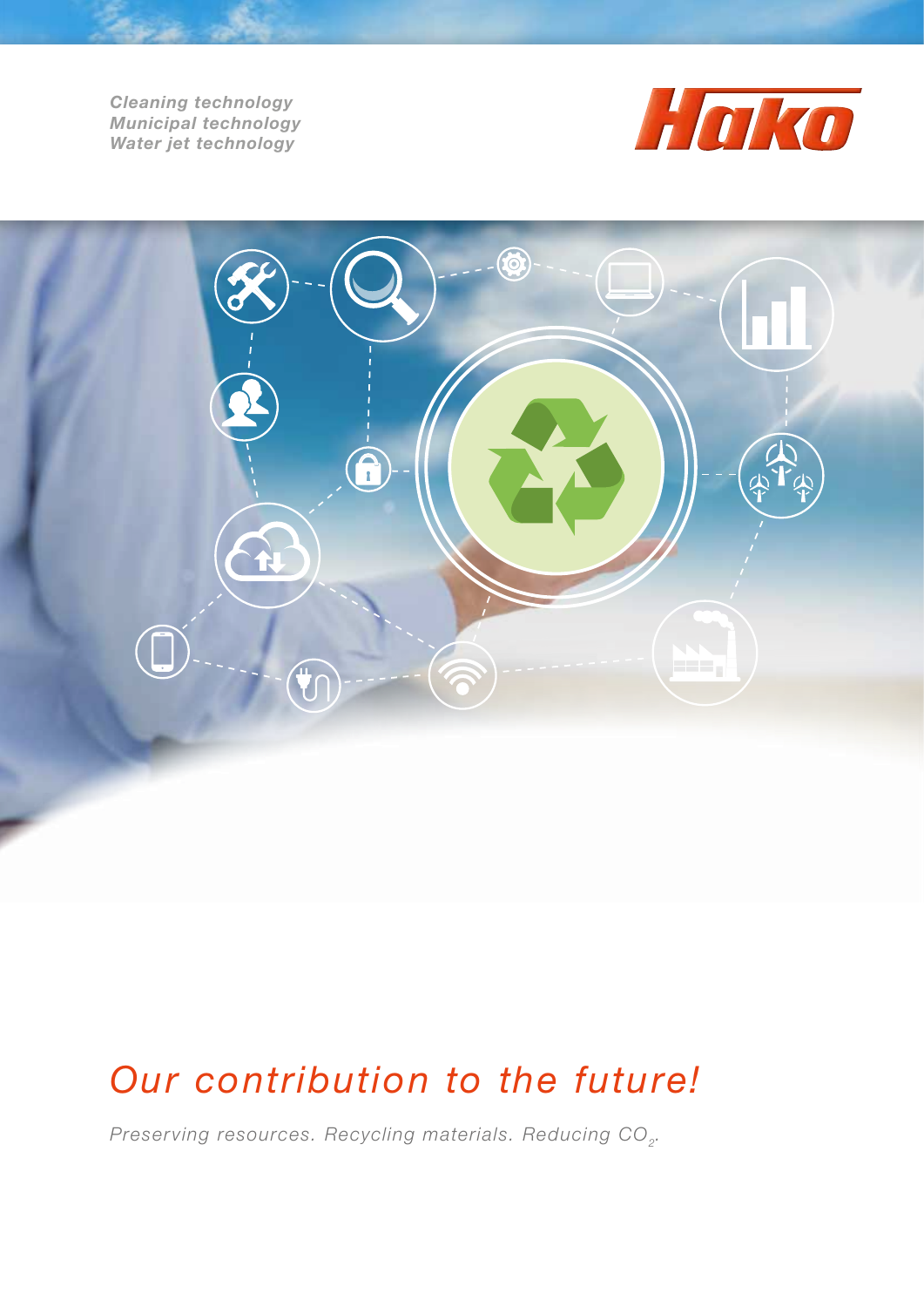



# **Sustainability** for the world of tomorrow

| Part type                   | Part name                                                                                                                            | <b>Material</b>                                                              | Weight                                                         |
|-----------------------------|--------------------------------------------------------------------------------------------------------------------------------------|------------------------------------------------------------------------------|----------------------------------------------------------------|
| <b>Rotational parts</b>     | solution tank<br>recovery tank<br>electric box                                                                                       | PE<br>PE<br>PF                                                               |                                                                |
| Injection-<br>moulded parts | ABS<br>tank cover (recovery tank)<br>cover e-box<br>ABS<br><b>ABS</b><br>operating panel                                             |                                                                              | 1.7<br>1.2<br>0.3<br>0.2                                       |
| <b>Metal parts</b>          | chassis<br>handle bar<br>squeegee lift<br>cover (solution tank)<br>brush unit<br>swing arm (brush head)<br>squeegee body             | steel<br>steel<br>steel<br>steel<br>aluminium<br>aluminium<br>aluminium      | 20.8<br>6.9<br>1.2<br>3.2<br>1.5<br>4.5<br>1.9<br>1.6          |
| <b>Batteries</b>            | 2 x 105 Ah                                                                                                                           | lead                                                                         | 80.0                                                           |
| <b>Motors</b>               | drive system<br>brush motor<br>suction motor                                                                                         | 50% aluminium &<br>50% copper<br>50% aluminium &<br>50% copper<br>50% copper | 17.9<br>7.6<br>8.3<br>2.0                                      |
| Packaging                   | packaging                                                                                                                            | wood & cardboard                                                             | $30.0*$                                                        |
| Wheels                      | wheel<br>swivel castor                                                                                                               | 30% aluminium &<br>70% PU<br>65% steel &<br>35% PU                           | 3.4<br>2.2<br>1.2                                              |
| Electrics                   | <b>Bail-System</b><br>wiring harness<br>wiring harness<br>wiring harness<br>wiring harness<br>water pump<br>charger<br>drive control |                                                                              | $3.8*$<br>0.9<br>0.1<br>0.1<br>0.1<br>0.4<br>0.7<br>1.2<br>0.5 |
|                             |                                                                                                                                      |                                                                              | $186.7*$                                                       |

|                  | Weight                                                          |  |
|------------------|-----------------------------------------------------------------|--|
|                  | 29.0<br>16.0<br>9.5<br>3.5                                      |  |
|                  | 1.7<br>1.2<br>0.3<br>0.2                                        |  |
|                  | 20.8<br>6.9<br>1.2<br>3.2<br>1.5<br>4.5<br>1.9<br>1.6           |  |
|                  | 80.0                                                            |  |
| )<br>X<br>)<br>X | 17.9<br>7.6<br>8.3<br>2.0                                       |  |
| d                | $30.0*$                                                         |  |
| )<br>X           | 3.4<br>2.2<br>1.2                                               |  |
|                  | 3.8<br>0.9<br>$0.1$<br>$0.1$<br>0.1<br>0.4<br>0.7<br>1.2<br>0.5 |  |
|                  | 186.7                                                           |  |



The recycling process begins with the shredding of the old machine. We then examine it for recyclable materials. Many of our machines are almost completely recyclable. As a partner of the Blue Competence sustainability initiative of the mechanical and plant engineering industry, our goal is to keep increasing the proportion of recyclable materials in production – while at the same time reducing  $\mathrm{CO}_2$  emissions.

\* wood 25 kg / cardboard 5 kg \*\* 40% copper \*\*\* 90% determined from gross weight

Providing future-proof cleaning, municipal and water jet technology, Hako stands for solutions without compromise. This also applies in terms of sustainability. When developing our products, we always consider the entire life cycle: from production with environmentally friendly,  $\mathsf{CO}_2$ -saving processes in modern plants and economically efficient, eco-friendly use to recycling and disposal.



### Bringing out the best – for the environment!

#### Reducing, reusing, recycling

Already during the production of our machines, we make sure to use the highest possible percentage of recyclable materials. For example, the rotating parts of our walk-behind scrubber-driers, such as the solution and recovery tanks, are made of polyethylene. The chassis, handlebar and squeegee lift are made of steel and are also 100% recyclable. When it comes to packaging, we are increasingly using wood and cardboard to sustainably reduce plastic waste. For example, the Scrubmaster B45 CL TB510 has a high recyclability of over 90%.

### *Recyclable materials Scrubmaster B45 CL TB510*

When recycling, we search the machines for materials such as copper, steel, aluminium and polyethylene.

### *Highly recyclable*